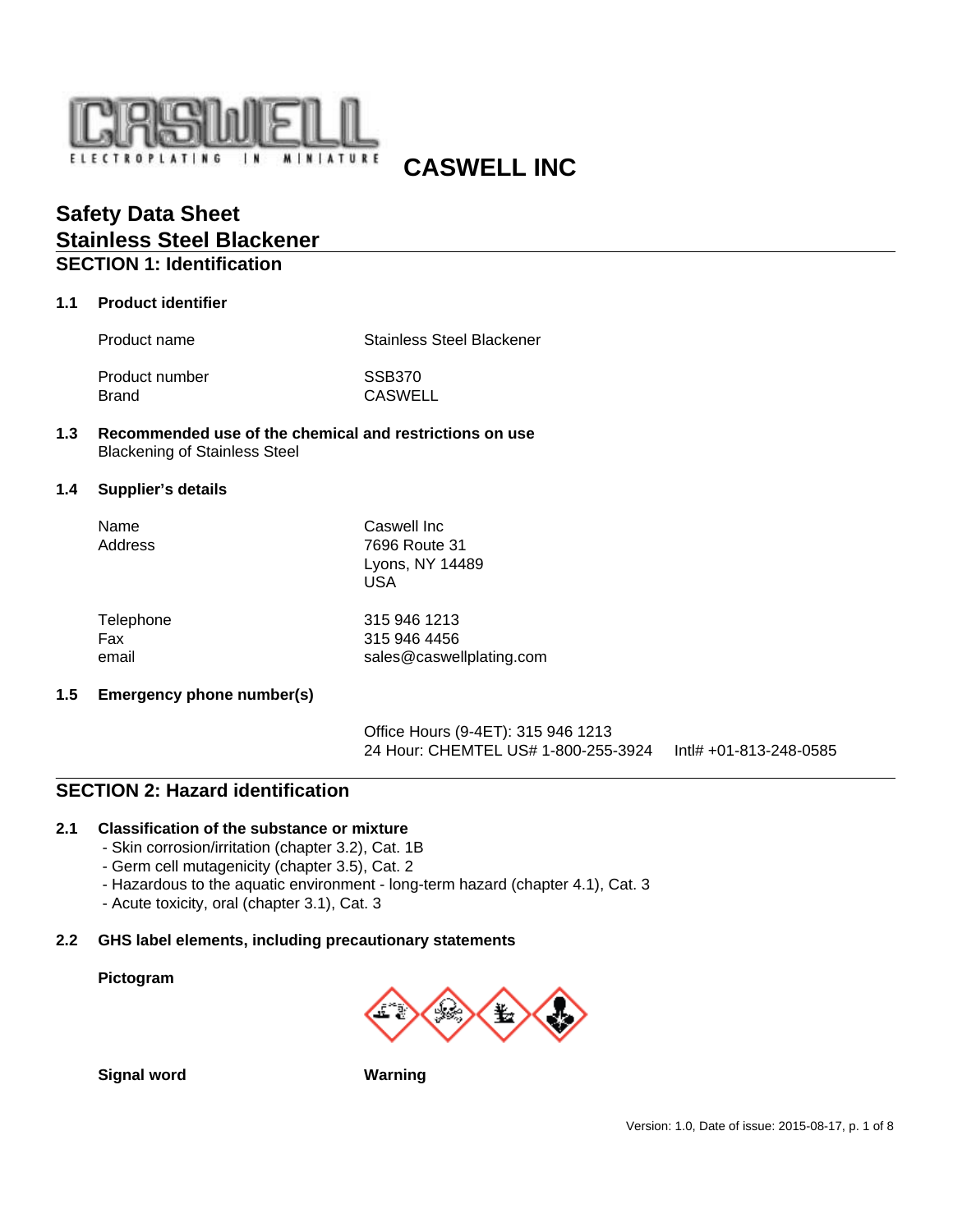| Hazard statement(s)               |                                                                             |
|-----------------------------------|-----------------------------------------------------------------------------|
| H314                              | Causes severe skin burns and eye damage                                     |
| H335                              | May cause respiratory irritation                                            |
| H336                              | May cause drowsiness or dizziness                                           |
| H341                              | Suspected of causing genetic defects                                        |
| H412                              | Harmful to aquatic life with long lasting effects                           |
| H301                              | <b>Toxic if swallowed</b>                                                   |
| <b>Precautionary statement(s)</b> |                                                                             |
| P <sub>260</sub>                  | Do not breathe dust/fume/gas/mist/vapours/spray.                            |
| P <sub>264</sub>                  | Wash  thoroughly after handling.                                            |
| P280                              | Wear protective gloves/protective clothing/eye protection/face protection.  |
| P301+P330+P331                    | IF SWALLOWED: Rinse mouth. Do NOT induce vomiting.                          |
| P303+P361+P353                    | IF ON SKIN (or hair): Take off immediately all contaminated clothing. Rinse |
|                                   | skin with water/shower.                                                     |
| P363                              | Wash contaminated clothing before reuse.                                    |
| P304+P340                         | IF INHALED: Remove person to fresh air and keep comfortable for breathing.  |
| P310                              | Immediately call a POISON CENTER/doctor/                                    |
| P321                              | Specific treatment (see  on this label).                                    |
| P305+P351+P338                    | IF IN EYES: Rinse cautiously with water for several minutes. Remove         |
|                                   | contact lenses if present and easy to do. Continue rinsing.                 |
| P405                              | Store locked up.                                                            |
| P501                              | Dispose of contents/container to                                            |
| P261                              | Avoid breathing dust/fume/gas/mist/vapours/spray.                           |
| P271                              | Use only outdoors or in a well-ventilated area.                             |
| P312                              | Call a POISON CENTER/doctor/ if you feel unwell.                            |
| P403+P233                         | Store in a well ventilated place. Keep container tightly closed.            |
| P <sub>201</sub>                  | Obtain special instructions before use.                                     |
| P <sub>202</sub>                  | Do not handle until all safety precautions have been read and understood.   |
| P308+P313                         | IF exposed or concerned: Get medical advice/attention.                      |
| P273                              | Avoid release to the environment.                                           |
| P270                              | Do not eat, drink or smoke when using this product.                         |
| P301+P310                         | IF SWALLOWED: Immediately call a POISON CENTER/doctor/                      |
| P330                              | Rinse mouth.                                                                |

## **2.3 Other hazards which do not result in classification**

## **SECTION 3: Composition/information on ingredients**

## **3.2 Mixtures**

### **Hazardous components**

## **1. WATER OR OTHER NON-REPORTABLE INGREDIENTS**

| Concentration | 75 - 85 % |
|---------------|-----------|
| CAS no.       | 7732-18-5 |

## **2. HYDROCHLORIC ACID (<37%)**

Concentration 15 - 20 %

| Other names / synonyms |  |
|------------------------|--|
|------------------------|--|

ANHYDROUS HYDROCHLORIC ACID; CHLOROHYDRIC ACID; HYDROCHLORIC ACID; hydrochloric acid ... %; HYDROCHLORIC ACID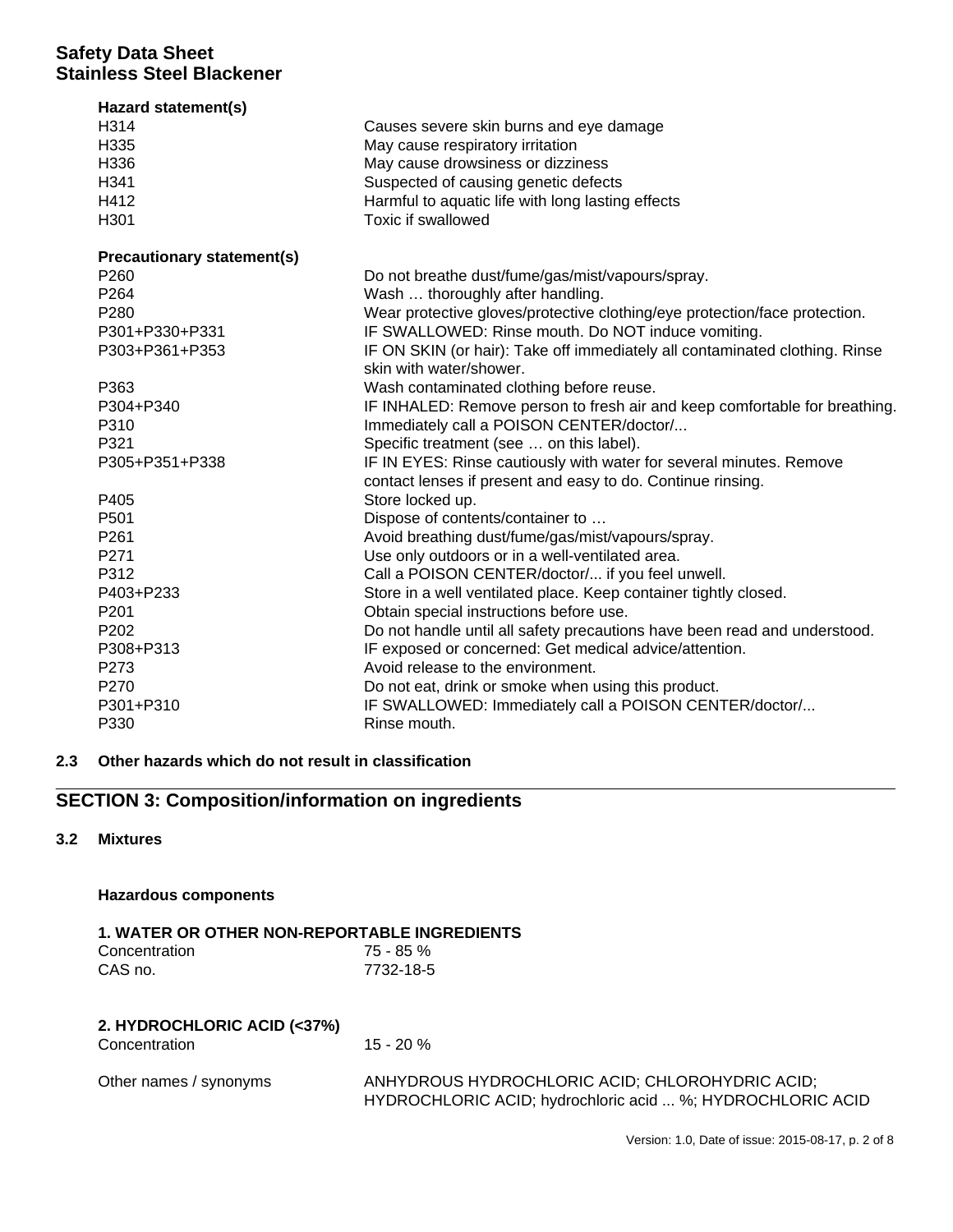| EC no.<br>CAS no.<br>Index no.                                                                                                | GAS; HYDROCHLORICACID; HYDROCHLORIDE; hydrogen chloride;<br>HYDROGENCHLORIDE; MURIATIC ACID; NA 1789; SPIRITS OF SALT;<br>UN 1050; UN 1789; UN 2186<br>231-595-7<br>7647-01-0<br>017-002-01-X                                                                                                                                                                                                                                                                     |  |
|-------------------------------------------------------------------------------------------------------------------------------|-------------------------------------------------------------------------------------------------------------------------------------------------------------------------------------------------------------------------------------------------------------------------------------------------------------------------------------------------------------------------------------------------------------------------------------------------------------------|--|
| - Skin corrosion/irritation (chapter 3.2), Cat. 1B<br>- Specific target organ toxicity, single exposure (chapter 3.8), Cat. 3 |                                                                                                                                                                                                                                                                                                                                                                                                                                                                   |  |
| H314<br>H335                                                                                                                  | Causes severe skin burns and eye damage<br>May cause respiratory irritation                                                                                                                                                                                                                                                                                                                                                                                       |  |
| <b>3. SELENIOUS ACID</b><br>Concentration                                                                                     | $1 - 4%$                                                                                                                                                                                                                                                                                                                                                                                                                                                          |  |
| Other names / synonyms<br>CAS no.                                                                                             | MONOHYDRATED SELENUIM DIOXIDE; SELENIOUSACID; SELENOUS<br><b>ACID</b><br>7783-00-8                                                                                                                                                                                                                                                                                                                                                                                |  |
| <b>4. COPPER SULFATE PENTAHYDRATE</b><br>Concentration                                                                        | 3%                                                                                                                                                                                                                                                                                                                                                                                                                                                                |  |
| Other names / synonyms                                                                                                        | BLUE COPPER AS; BLUE VITRIOL; BLUESTONE; COPPER (2+)<br>SULFATE PENTAHYDRATE; COPPER (II) SULFATE PENTAHYDRATE;<br>COPPER (II) SULFATE PENTAHYDRATE (1:1:5); COPPER SULFATE;<br>COPPER SULPHATE; COPPERFINE-ZINC;<br>COPPERSULFATEPENTAHYDRATE; CSP; CUPRIC SULFATE<br>PENTAHYDRATE; NATURAL CHALCANTHITE; ROMAN VITRIOL;<br>SALZBURG VITRIOL; SULFURIC ACID, COPPER (2+) SALT (1:1),<br>PENTAHYDRATE; SULFURIC ACID, COPPER (2+) SALT,<br>PENTAHYDRATE; TRIANGLE |  |
| CAS no.                                                                                                                       | 7758-99-8                                                                                                                                                                                                                                                                                                                                                                                                                                                         |  |

# **SECTION 4: First-aid measures**

## **4.1 Description of necessary first-aid measures**

| General advice          | Avoid all contact. Corrosive to skin, eyes and mucous membranes.                                                   |
|-------------------------|--------------------------------------------------------------------------------------------------------------------|
| If inhaled              | If breathed in, move person into fresh air. If not breathing, give artificial<br>respiration. Consult a physician. |
| In case of skin contact | Wash off with soap and plenty of water. Consult a physician.                                                       |
| In case of eye contact  | Rinse thoroughly with plenty of water for at least 15 minutes and consult a<br>physician.                          |
| If swallowed            | Drink 1 or 2 glasses of water. Do NOT induce vomiting. Get medical<br>attention immediately if symptoms occur.     |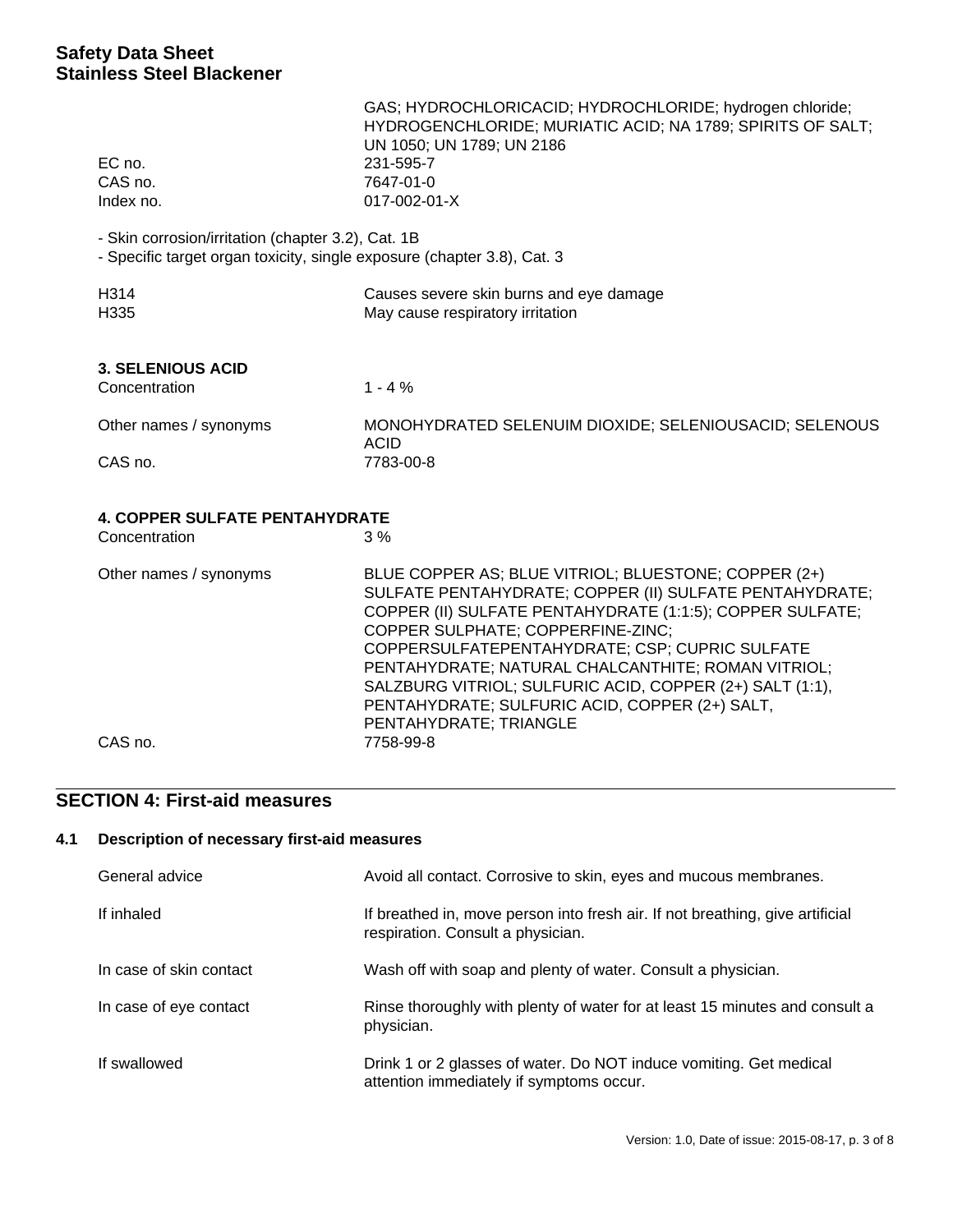**4.2 Most important symptoms/effects, acute and delayed** Ingestion will result in metallic taste, garlic breath and nausea.

## **SECTION 5: Fire-fighting measures**

- **5.1 Suitable extinguishing media** Dry chemical, foam, carbon dioxide, water fog.
- **5.3 Special protective actions for fire-fighters** Wear self-contained breathing apparatus for firefighting if necessary.

## **SECTION 6: Accidental release measures**

**6.1 Personal precautions, protective equipment and emergency procedures** Ensure adequate ventilation. Use personal protective equipment. For personal protection see section 8.

### **6.3 Methods and materials for containment and cleaning up**

SMALL SPILLS: Contain and absorb with absorbent material and place into containers for later disposal. Wash site of spillage thoroughly with water. LARGE SPILLS: Dike far ahead of spill to prevent further movement. Recover by pumping or by using a suitable absorbent material and place into containers for later disposal. Dispose in suitable waste container.

## **SECTION 7: Handling and storage**

### **7.1 Precautions for safe handling**

Keep container tightly closed in a dry and well-ventilated place. Containers which are opened must be carefully resealed and kept upright to prevent leakage.

## **SECTION 8: Exposure controls/personal protection**

### **8.1 Control parameters**

**1. Hydrogen chloride (CAS: 7647-01-0)**  PEL (Inhalation): (C) 5 ppm (OSHA) OSHA Annotated Table Z-1, www.osha.gov

**2. Hydrogen chloride (CAS: 7647-01-0)**  PEL (Inhalation): (C) 7 mg/m3 (OSHA) OSHA Annotated Table Z-1, www.osha.gov

**3. Hydrogen chloride (CAS: 7647-01-0)**  PEL (Inhalation): (C) 5 ppm (Cal/OSHA) OSHA Annotated Table Z-1, www.osha.gov

**4. Hydrogen chloride (CAS: 7647-01-0)**  REL (Inhalation): (C) 5 ppm (NIOSH) OSHA Annotated Table Z-1, www.osha.gov

**5. SELENIOUS ACID (CAS: 7783-00-8)**  TWA (Oral): 0.2 mg/m3 (ACGIH)

**6. SELENIOUS ACID (CAS: 7783-00-8)**  TWA (Oral): 0.2 mg/m3 (OSHA)

**7. SELENIOUS ACID (CAS: 7783-00-8)**  TWA (Oral): 0.2 mg/m3 (NIOSH)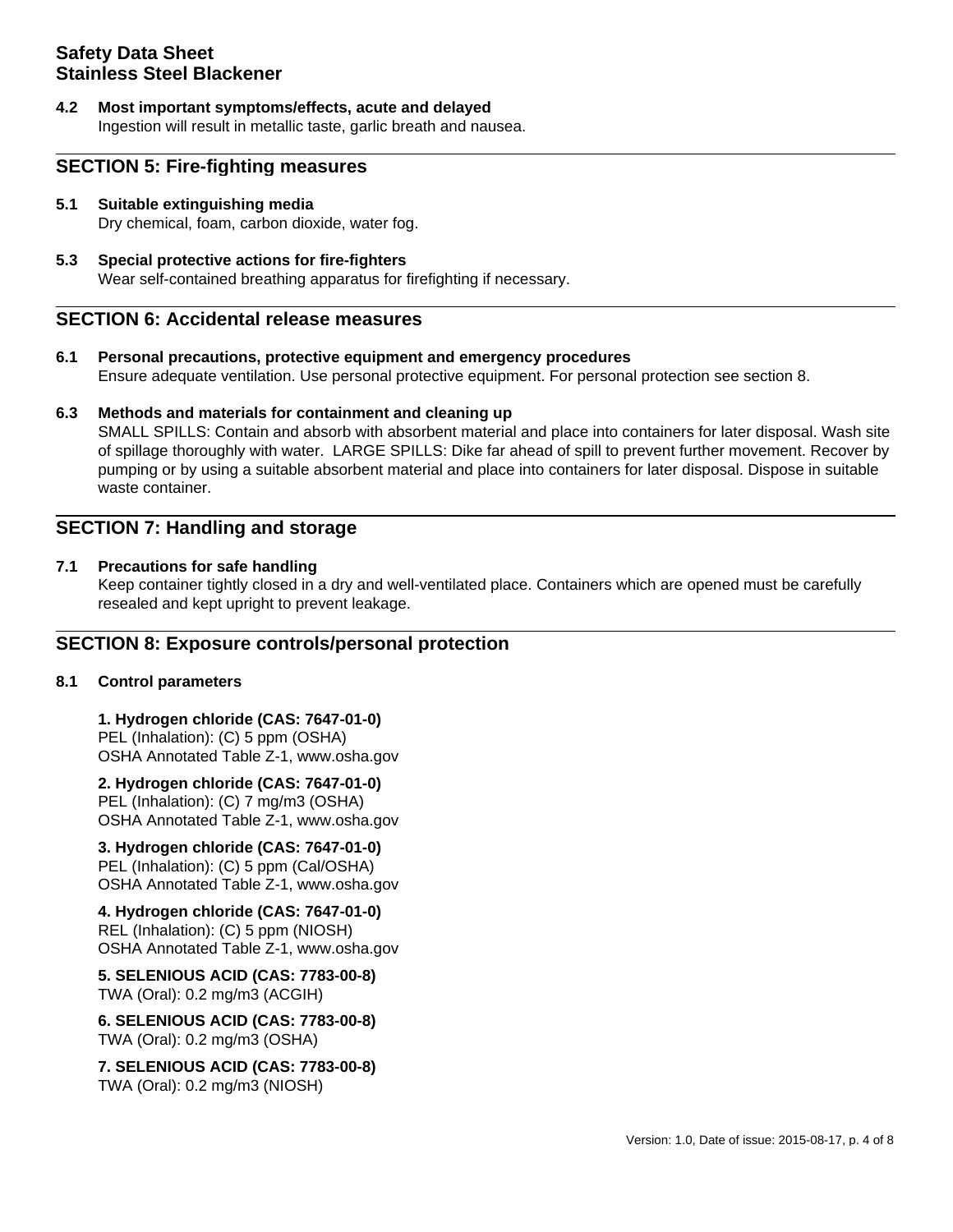## **8.3 Individual protection measures, such as personal protective equipment (PPE)**

### **Eye/face protection**

Use equipment for eye protection tested and approved under appropriate government standards such as NIOSH (US) or EN 166(EU).

#### **Skin protection**

Wear chemical resistant gloves and clothing.

#### **Body protection**

Choose body protection in relation to its type, to the concentration and amount of dangerous substances, and to the specific work-place., The type of protective equipment must be selected according to the concentration and amount of the dangerous substance at the specific workplace.

#### **Respiratory protection**

NIOSH/MSHA approved air purifying respirator with an organic vapor cartidge or canister may be permissable under certain circumstances where airborne concentrations are expected to exceed exposure limits.

## **SECTION 9: Physical and chemical properties**

#### **Information on basic physical and chemical properties**

Appearance/form Light Blue Solution Odor **Odorless** Odor threshold pH -1 to 1 Melting point/freezing point None/32 deg F Initial boiling point and boiling range 228 deg F Flash point None Evaporation rate **Approx equal to water** Approx equal to water Flammability (solid, gas) None Upper/lower flammability limits Upper/lower explosive limits Vapor pressure Vapor density Approx equal to water Relative density 1.05-1.07 Solubility(ies) Partition coefficient: n-octanol/water Auto-ignition temperature Decomposition temperature Viscosity Explosive properties Oxidizing properties

## **SECTION 10: Stability and reactivity**

## **10.2 Chemical stability**

This is a stable material

### **10.4 Conditions to avoid**

Avoid extreme heat

### **10.5 Incompatible materials**

May react with strong acids. May react with strong reducing agents. Organic compounds and cyanides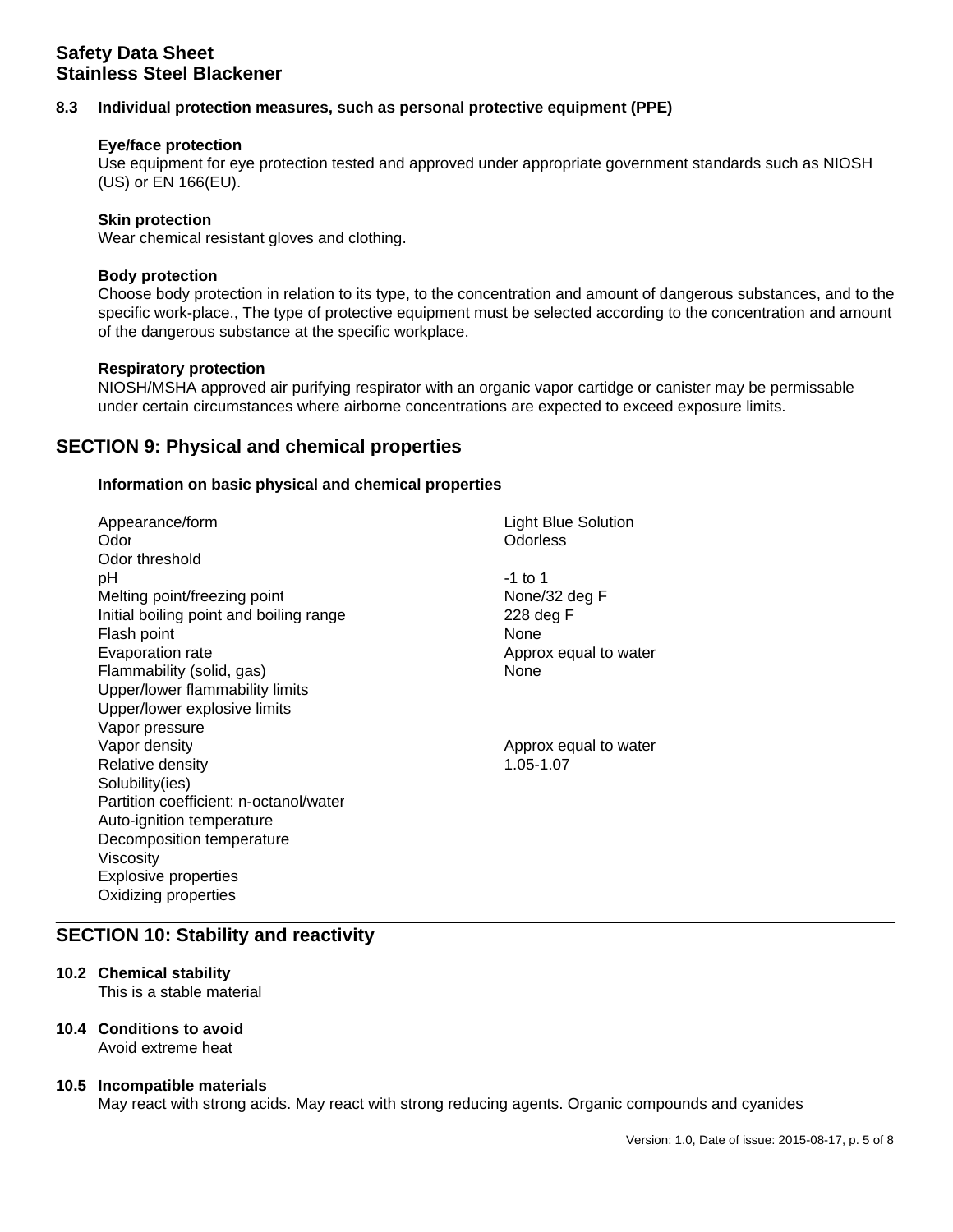### **10.6 Hazardous decomposition products**

May produce volatile organoselenides or hydrogen selenide

## **SECTION 11: Toxicological information**

### **Information on toxicological effects**

#### **Acute toxicity**

Water (7732-18-5) Oral LD50 Rat >90 mL/kg Hydrogen chloride (7647-01-0) Inhalation LC50 Rat 3124 ppm 1 h; Oral LD50 Rat 700 mg/kg; Dermal LD50 Rabbit >5010 mg/kg Copper (7758-99-8) Oral LD50 Rat 300 mg/kg; Dermal LD50 Rat >2 g/kg

### **Carcinogenicity**

Hydrogen chloride (7647-01-0) ACGIH: A4 - Not Classifiable as a Human Carcinogen IARC: Monograph 54 [1992] (Group 3 (not classifiable))

Selenous acid (7783-00-8) IARC: Supplement 7 [1987]; Monograph 9 [1975] (related to Selenium compounds) (Group 3 (not classifiable))

### **Summary of evaluation of the CMR properties**

Symptoms of exposure may include burning sensation, coughing, wheezing, laryngitis, shortness of breath headache, nausea, and vomiting. It causes conjunctivitis leading eventually to an allergic type of reaction of the eyes. Acute selenium poisoning produces central nervous system effects, which include nervousness, convulsions, and drowsiness. Other signs of gastrointestinal distress, teeth that are discolored or decayed, odorous (garlic-like) breath, and partial loss of hair and nails. Chronic exposure by inhalation can produce symptoms that include pallor, coating of the tongue, anemia, irritation of the mucosa, lumbar pain, liver and spleen damage, as well as any of the other previously mentioned symptoms.

## **SECTION 12: Ecological information**

#### **Toxicity**

Hydrogen chloride (7647-01-0) Test & Species **Conditions** 96 Hr LC50 Gambusia affinis 282 mg/L [static] Copper (7758-99-8) Test & Species **Conditions** 96 Hr LC50 Lepomis macrochirus 0.66-1.15 mg/L [semi-static] 96 Hr LC50 Lepomis macrochirus 0.96-1.8 mg/L [static] 96 Hr LC50 Oncorhynchus mykiss 0.1478-0.165 mg/L [flow-through] 96 Hr LC50 Oncorhynchus mykiss 0.09-0.19 mg/L [static] 96 Hr LC50 Pimephales promelas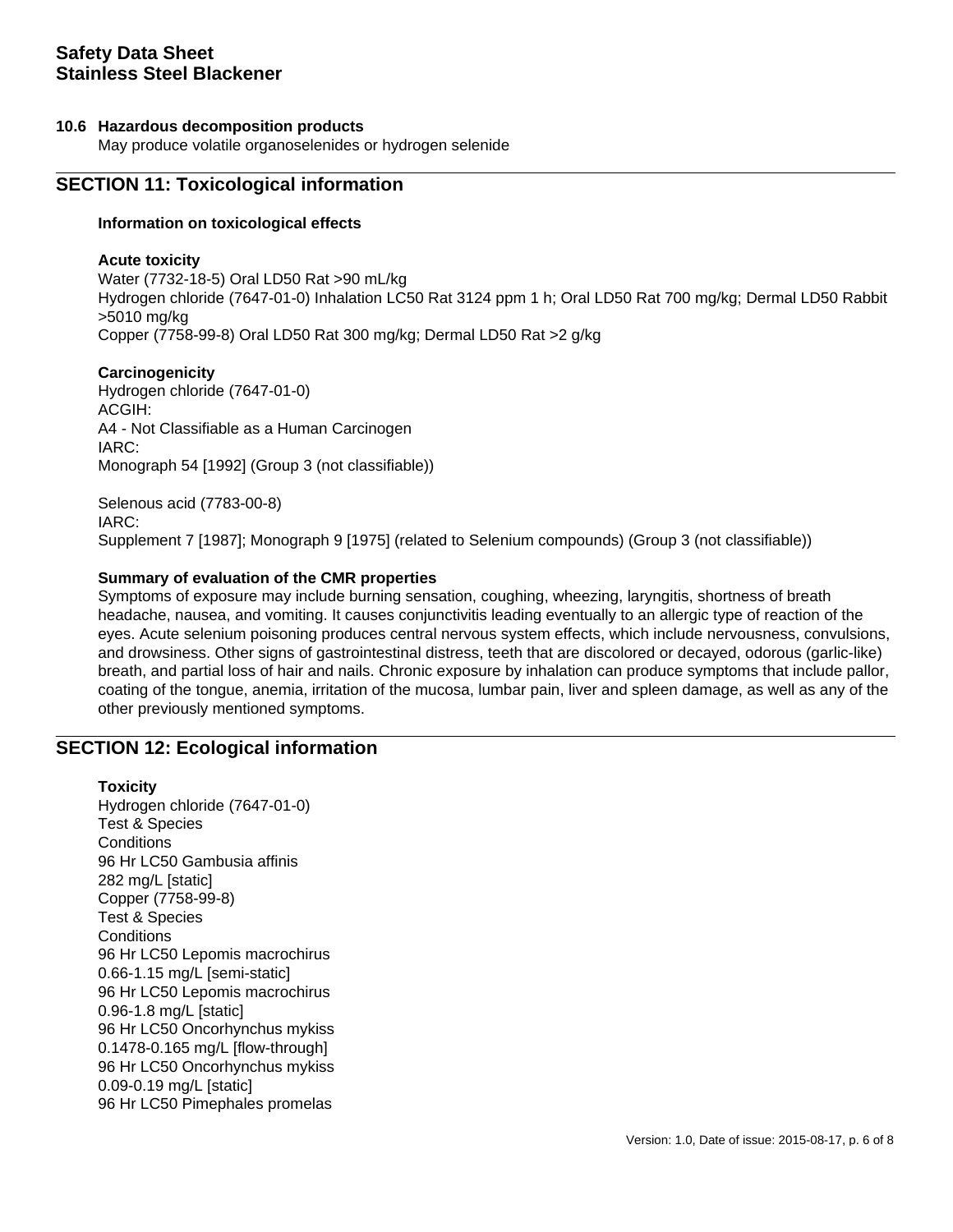0.6752 mg/L [static] 48 Hr EC50 Daphnia magna 0.147 - 0.227 mg/L [Static]

## **SECTION 13: Disposal considerations**

### **Disposal of the product**

Waste must be handled in accordance with all federal, state, provincial, and local regulations. Transport waste material to an authorized waste location, or incinerate under controlled conditions.

Selenous acid (7783-00-8) RCRA: waste number U204

### **Disposal of contaminated packaging**

Consult appropriate federal and local regulations for disposal. Empty containers are subject to the same regulations.

## **SECTION 14: Transport information**

#### **DOT (US)**

UN Number: UN1760 Class: 8 Packing Group: II Proper Shipping Name: Corrosive Liquid NOS (Hydrochloric Acid, Selenious Acid) Reportable quantity (RQ): Marine pollutant: Poison inhalation hazard: Quantities under 1L may be shipped as LTD QTY within the USA by Ground.

### **IMDG**

UN Number: UN1760 Class: 8 Packing Group: II EMS Number: Proper Shipping Name:

**IATA** UN Number: UN1760 Class: 8 Packing Group: II Proper Shipping Name:

## **SECTION 15: Regulatory information**

### **15.1 Safety, health and environmental regulations specific for the product in question**

### **Massachusetts Right To Know Components**

Chemical name: Hydrochloric acid CAS number: 7647-01-0

### **New Jersey Right To Know Components**

Common name: HYDROGEN CHLORIDE CAS number: 7647-01-0

### **Pennsylvania Right To Know Components**